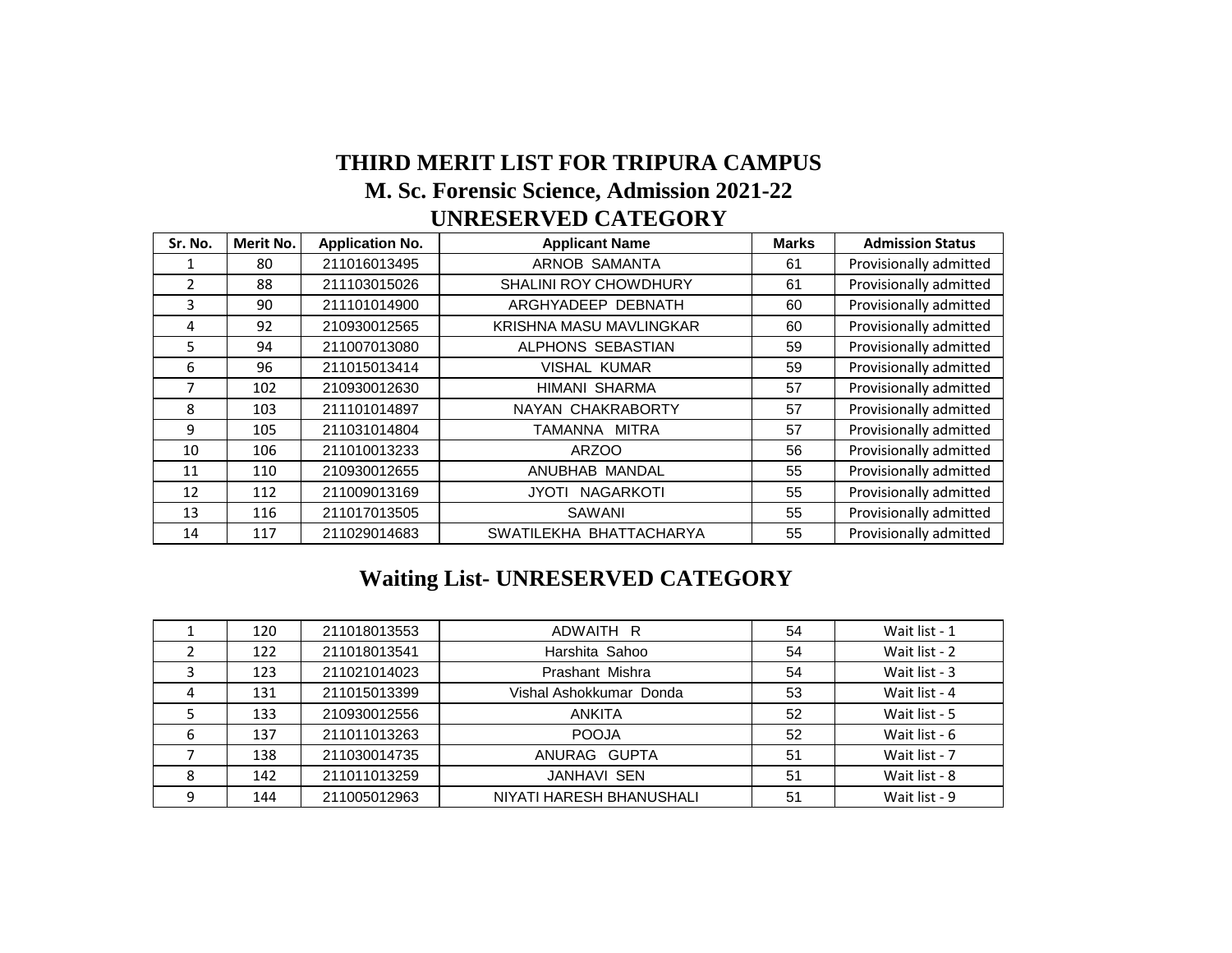| 10 | 146 | 211024014393 | <b>SUVITHA</b><br>M R     | г.<br>◡ | Wait list - 10 |
|----|-----|--------------|---------------------------|---------|----------------|
| 11 | 147 | 211005012992 | Harini<br>Pasham          | 50      | Wait list - 11 |
| 12 | 148 | 211104015108 | <b>SAHA</b><br>HRIDIBRATA | 50      | Wait list - 12 |

## **SEBC/OBC CATEGORY THIRD MERIT LIST FOR TRIPURA CAMPUS M. Sc. Forensic Science, Admission 2021-22**

| Sr. No. | Merit No. | <b>Application No.</b> | <b>Applicant Name</b>   | <b>Marks</b> | <b>Admission Status</b> |
|---------|-----------|------------------------|-------------------------|--------------|-------------------------|
|         | 134       | 211021014021           | ARCHANA RAJESH          | 52           | Provisionally admitted  |
|         | 136       | 211021013960           | NIRMAL SARATH ALBY      | 52           | Provisionally admitted  |
|         | 139       | 211031014771           | ASWATHI ACHAM PARAMBATH | 51           | Provisionally admitted  |
|         | 141       | 211010013213           | CHANDRA SHEKHAR YADAV   | 51           | Provisionally admitted  |
|         | 143       | 211022014099           | MAMATA SHARMA           | 51           | Provisionally admitted  |
| 6       | 145       | 211006013027           | Sunil Kumar Patel       | 51           | Provisionally admitted  |
|         | 155       | 211005012964           | <b>HAMPI DUDEKULA</b>   | 48           | Provisionally admitted  |

## **Waiting List- SEBC/OBC CATEGORY**

|   | 164 | 211017013507 | SPOORTI BALAGOUDA PATIL          | 45 | Wait list - 1 |
|---|-----|--------------|----------------------------------|----|---------------|
|   | 167 | 211018013578 | Aswin Raj PR                     | 44 | Wait list - 2 |
|   | 178 | 211024014365 | SREEDEVI CHITTIYATH DINACHANDRAN | 41 | Wait list - 3 |
|   | 179 | 211025014537 | SYAMILI DINESH P                 | 41 | Wait list - 4 |
|   | 183 | 211030014742 | ARATHY BABU                      | 40 | Wait list - 5 |
| 6 | 192 | 211023014179 | APARNA VINOD                     | 38 | Wait list - 6 |
|   | 193 | 211004012933 | KARTHIK R                        | 38 | Wait list - 7 |
|   | 195 | 211016013473 | PARESH KUMAR SWAIN               | 38 | Wait list - 8 |